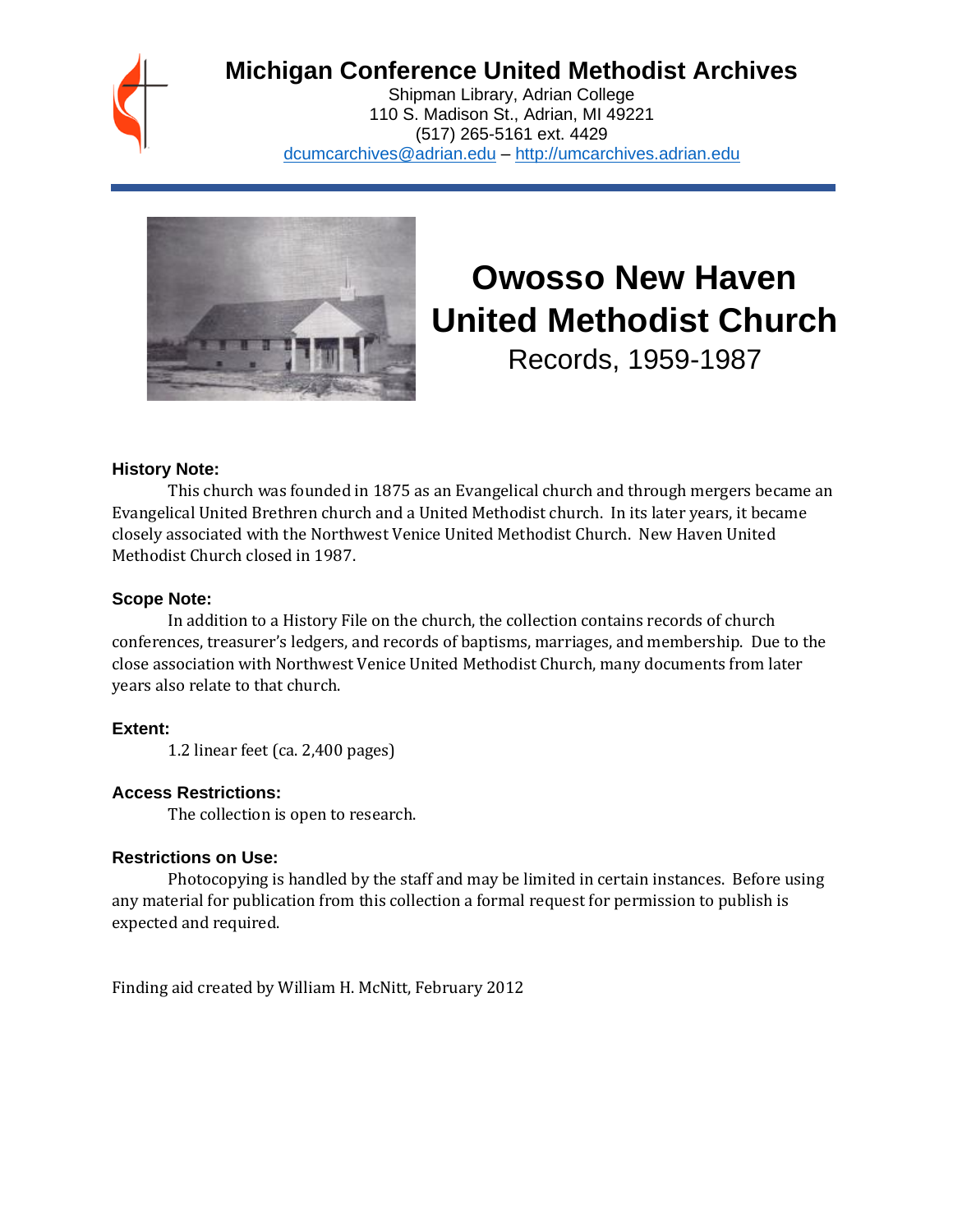# **Appointments List**

- 1864-1866: John Meck
- 1866-1868: John M. Haug
- 1868-1869: Christian Ude
- 1869-1870: Christian Ude & Christian F. Weisbrod
- 1870-1871: Christoph Roehm & Christian F. Weisbrod
- 1871-1872: Christoph Roehm & Joseph Long
- 1872-1873: John M. Fuchs & Lewis Brumm
- 1873-1874: John M. Fuchs & J. George Haller
- 1874-1876: Stephen Henne
- 1876-1877: John Orth & Abraham Frye
- 1877-1879: Frederick Schweitzer
- 1879-1882: Lewis Brumm
- 1882-1885: John M. Fuchs
- 1885-1888: Joseph K. Pontius
- 1888-1890: Ernest H. Hess
- 1890-1893: Lewis Brumm
- 1893-1896: Henry T. Strauch
- 1896-1898: John Schmaus
- 1898-1900: William F. Vogel
- 1900-1901: William F. Vogel & J. Adolph Halmhuber
- 1901-1905: William Berge
- 1905-1906: Albert R. Fischer
- 1906-1910: Philip H. Pohly
- 1910-1913: Charles C. Staffeld
- 1913-1917: Albert Ostroth
- 1917-1919: Albert H. Butzbach
- 1919-1921: Charles Rodesiler
- 1921-1922: Carl H. Trueschel
- 1922-1923: Charles A. Sanders
- 1923-1924: Earnest Haines
- 1924-1926: Edward Young & Henry W. Link
- 1926-1931: Henry W. Link
- 1931-1939: Fred W. Fall
- 1939-1945: J. Harold Koteskey
- June 1945-November 1945: LeRoy H. Lewis
- November 1945-1949: Paul S. Thomas
- 1949-1951: Donald H. Thomson
- 1951-1953: Harvey A. Frye
- 1953-1956: Edward F. Bailey
- 1956-1959: Ray C. Middleton
- 1959-1961[: Chester J. Erickson](http://umcarchives.adrian.edu/clergy/ericksoncj.php)
- 1961-1967: Howard Somers
- 1967-1972: Fred W. Knecht
- 1972-1980: Charles Kitchenmaster
- 1980-1981: Shirley N. Pinn
- 1981-1984: Keith Rasey
- 1984-1987: Darrold Boyd